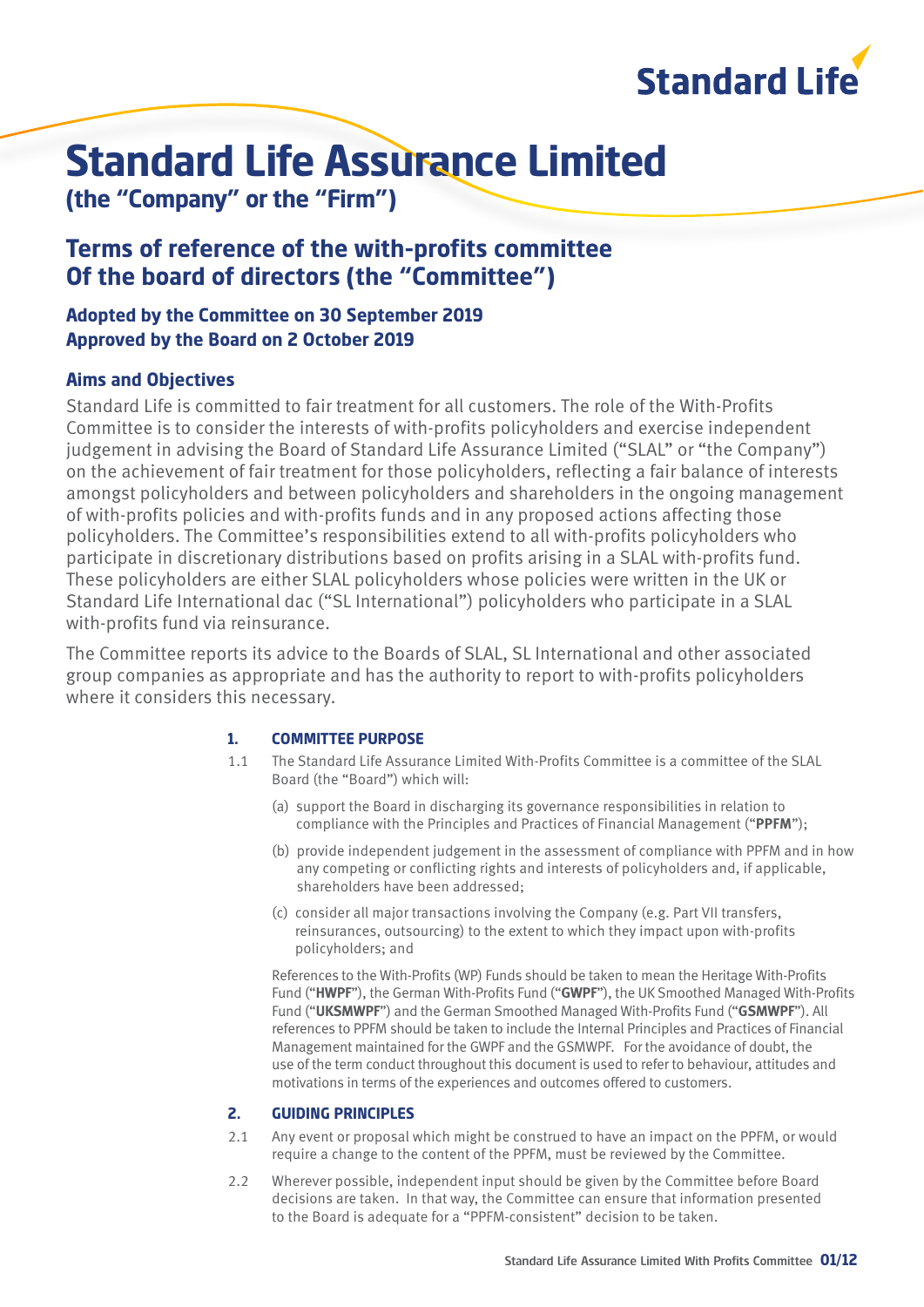- 2.3 For a change in practice (methods, parameters and assumptions), the test shall be for consistency against the documented principles.
- 2.4 For a change in principle, the Committee should look for adequate justification for the change, having taken account of customer outcomes, customer treatment and appropriateness of conduct, the ultimate decision resting with the Board.
- 2.5 If an action inconsistent with the PPFM is proposed, without amendment to the PPFM, the Committee will consider and communicate to the Board whether it feels it would be appropriate to communicate this to customers.
- 2.6 Where appropriate, the Committee may submit a report to the Board on the pros and cons of the proposed actions from a PPFM perspective.
- 2.7 In order to ensure that the Committee can carry out its duties, it must receive timely information in advance of Board meetings.
- 2.8 Where there are material and/or complex issues within the remit of the Committee then, wherever possible, the Committee should be consulted during preparation and before Board papers are submitted.

#### **3. DUTIES AND SCOPE**

- 3.1 To assess, report on, and provide clear advice and, where appropriate, recommendations to the Board on:
	- (a) the way in which each WP fund is managed and whether this is properly reflected in the PPFM;
	- (b) whether the Board has addressed effectively the conflicting rights and interests of withprofits policyholders and other policyholders or stakeholders including, if applicable, shareholders, in a way that is consistent with appropriate conduct and the principle of treating customers fairly and
	- (c) any other issues with which the Board or the Committee considers WP policyholders might reasonably expect the Committee to be involved.
- 3.2 (a) To decide on the specific matters that it will consider in order to enable the Committee to carry out its role as appropriate to the particular circumstances of the with-profits funds, and,
	- (b) To advise the Board of the suitability of candidates proposed for appointment as withprofits actuaries, and,
	- (c) To assess the performance of each with-profits actuary at least annually and report its views to the Board.
- 3.3 To give appropriate consideration to the following issues:
	- (a) the identification of surplus and excess surplus, the merits of its distribution or retention and the proposed distribution policy;
	- (b) how bonus rates, smoothing and if relevant, market value reductions have been calculated and applied;
	- (c) if relevant, the relative interests of policyholders with and without valuable guarantees;
	- (d) with-profits customer communications such as annual policyholder statements and product literature and whether the Committee wishes to make a statement or report to with-profits policyholders in addition to the annual report;
	- (e) any significant changes to the risk or investment profile of the with-profits fund including the management of material illiquid investments and the Company's obligations in relation to strategic investments;
	- (f) the strategy for future sales (if any) supported by the assets of the with-profits fund and its impact on surplus;
	- (g) the impact of any management actions planned or implemented;
	- (h) relevant management information such as customer complaints data (but not necessarily information relating to individual customer complaints);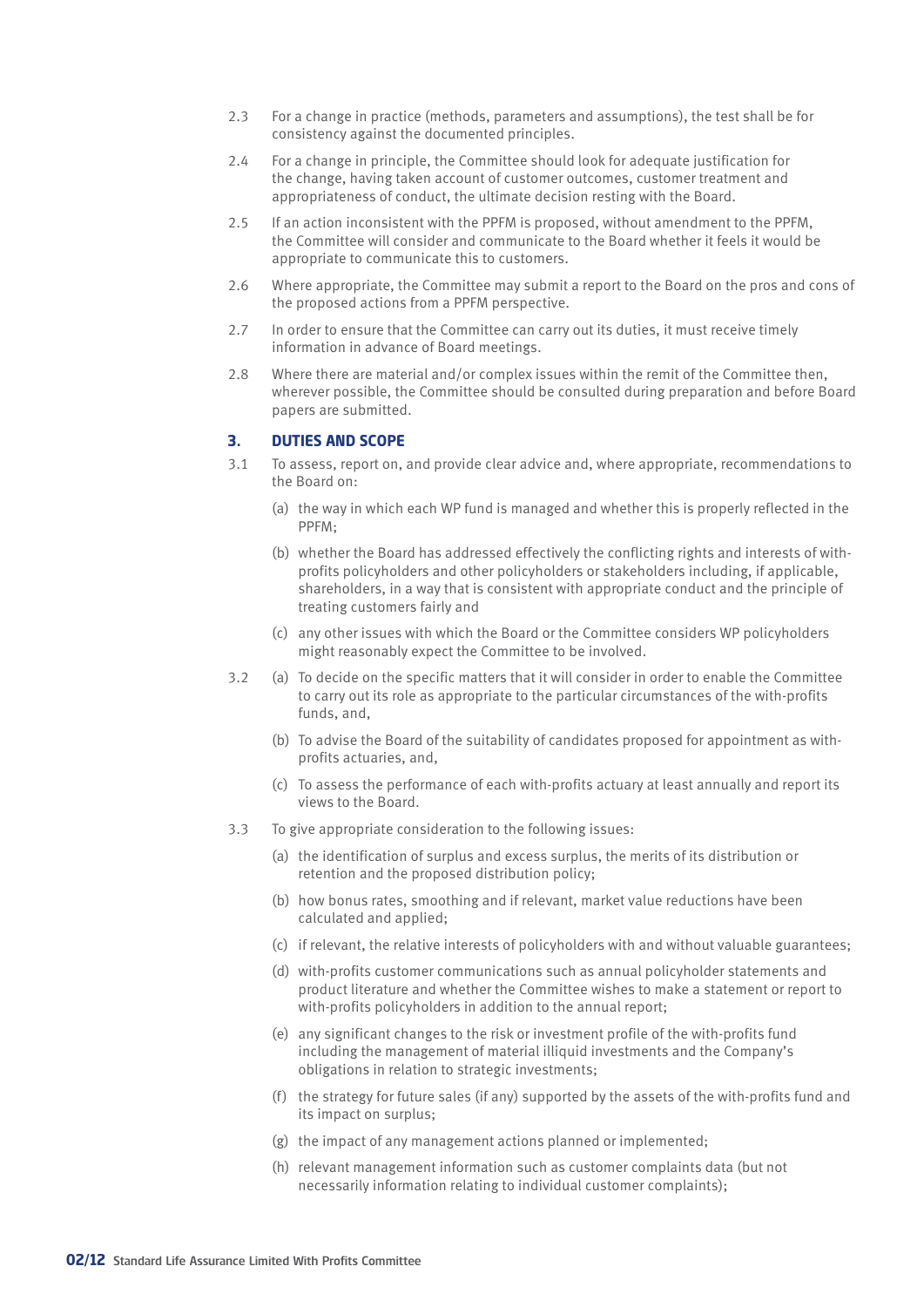- (i) the drafting, review, updating of and compliance with run-off plans, court schemes and similar matters; and
- (j) the costs incurred in operating the with-profits funds.
- (k) the identification and extent of the Firm's with-profits funds, with particular regard to the considerations as to whether a part of the with-profits fund constitutes a separate with-profits fund in accordance with COBS 20.1A.2R (Sub-funds); and
- (l) the use and purpose of and terms under which, support assets are available to the withprofits fund, having regard to the considerations in COBS 20.2.33G to COBS 20.2.34G and 20.2.34AR that the terms of the support should be clear, unambiguous, adequately documented and consistent with the PPFM, and should only be relied upon to the extent that the support is sub-ordinate to the fair treatment of customers.
- 3.4 To verify that processes followed are consistent with the PPFM and that decisions taken by the Board have followed due process and are consistent in themselves with the PPFM.
- 3.5 The main areas of focus are Solvency, Investment, Fund Management, Bonus Decisions and Customer Communication relating to changes to the PPFM (this would include related matters such as use of the estate and payments to shareholders).
- 3.6 For clarity, any reports on the matters referred to in clause 3.3 above and the following topics, which would be directed to the Board or Investment Committee, should also be submitted to the Committee. The list is not exhaustive – if in doubt reports should be submitted to the Committee for their assessment of relevance.
	- identified and developing business risks which would impact the WP Funds;
	- reviews of the financial position of the WP funds and any matters affecting that position – specifically:
		- any proposed shareholder releases which would in the opinion of the Chief Actuary of the firm result in the firm being unable to cover its capital policy, or in the opinion of the With-Profits Actuary might otherwise adversely affect the WP Funds
		- allocation of costs to the WP Funds
		- changes in surrender values
		- any discretionary charges against the estate or asset shares
		- new provisions in with-profits funds and who is to pay for them
	- Solvency II balance sheets of the WP Funds;
	- PPFM-related Board and Investment Committee minutes and decisions;
	- any proposed changes which would result in revisions to the PPFM:
- 3.7 To assist the Board and the Committee, a pro-forma appendix (see Appendix A) should be added to each report summarising consistency with the PPFM and providing a record of required changes.
- 3.8 The Committee will endorse Board submissions for consistency appending comments and recommendations as required.
- 3.9 The Committee will work closely with the With-Profits Actuary and obtain his / her opinion and input as appropriate
- 3.10 The Committee will review decisions taken by the Board for consistency with the relevant PPFM.
- 3.11 The Committee will have oversight of preparation of a joint annual report (from the Board and the Committee) to customers confirming compliance with the PPFM for the HWPF and the UKSMWPF.
- 3.12 The Committee will overview the maintenance of the currency of the PPFM (including the consideration of new guidance and regulatory changes).
- 3.13 The Committee will monitor necessary communication of PPFM changes to customers so that it is conducted in a timely and practical way.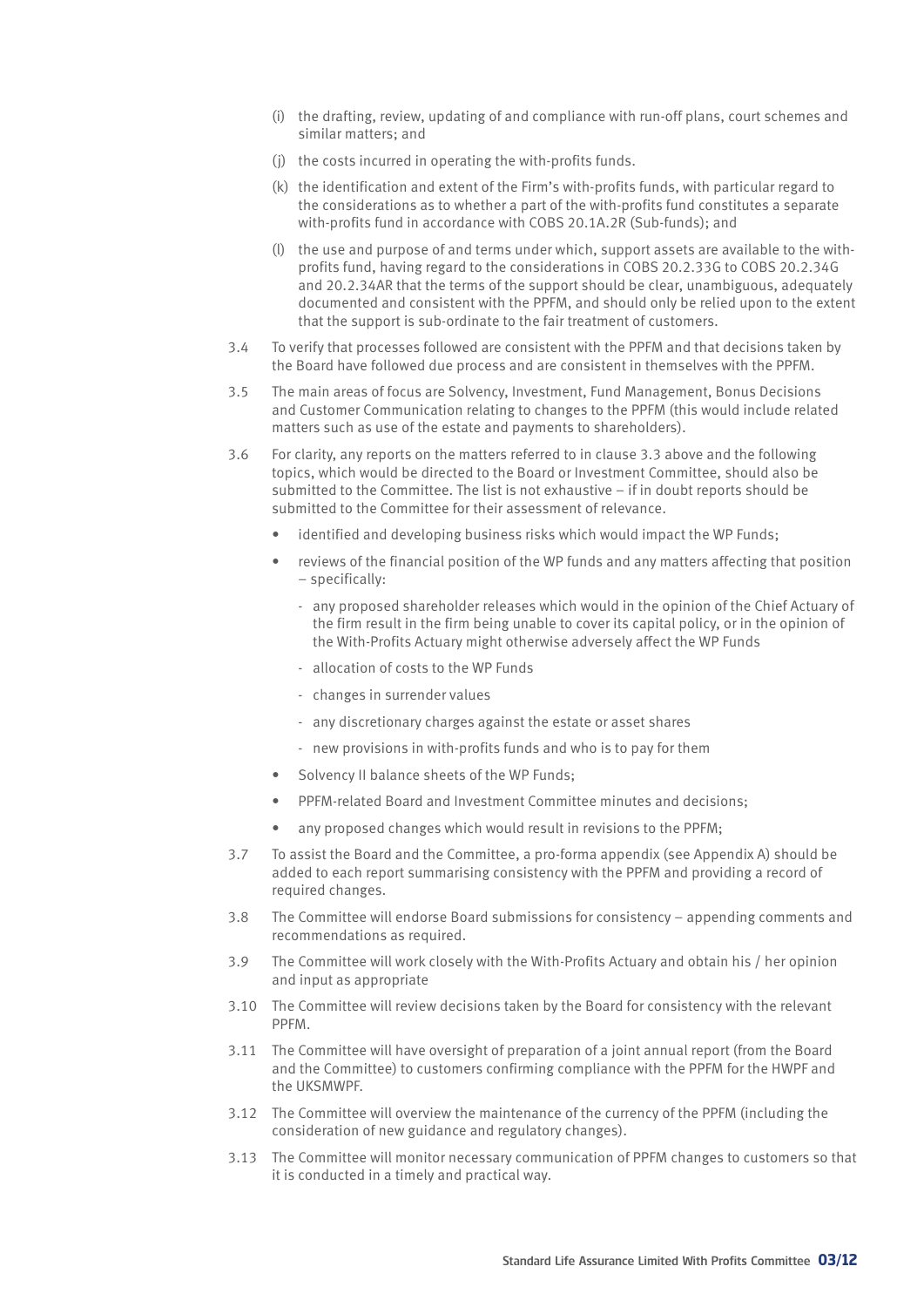- 3.14 The Committee will discuss reports which a With-Profits Actuary is required to produce in accordance with actuarial guidance from time to time and, if appropriate, recommend them to the Boards for approval.
- 3.15 The Committee will recommend to the Board that capital support should be provided to any WP Fund to the extent needed to treat customers fairly.
- 3.16 The Committee will facilitate such ad-hoc tasks as requested by the Board and agreed by the Committee.
- 3.17 In discharging its functions in relation to a WP Fund, the Committee shall be under a duty to act at all times in the best interests of the holders of with-profits policies allocated or reassured to that WP Fund.
- 3.18 The Committee shall recommend to the Board management action plans for 'with-profits' business to determine in an objective manner the assumptions on future management actions that are appropriate for use in the Internal Model.
- 3.19 The Committee may request the Board to notify the Regulator of a decision of the Board to depart from the advice or recommendation of the Committee if it considers the matter sufficiently significant. If the matter affects SL International policyholders, then the SL International Board shall be notified of any such request.
- 3.20 The Committee is also authorised to make a statement or report to with-profits policyholders, in addition to any statement made by the Company, on any matter arising from its independent review activities as described above. Such statement or report will also be presented to the SLAL Board and placed on the Committee's webpage. If the statement or report is relevant to SL International policyholders it will also be presented to the SL International Board.

#### **4. SL INTERNATIONAL**

4.1 The SL International Board is entitled to make representations to the Committee and the SLAL Board on matters affecting policies reinsured to SLAL from SL International and receive an explanation of the basis for decisions which affect SL International policyholders. The Committee has a duty to consider such representations.

#### **5. COMPOSITION AND CHAIR**

- 5.1 The Committee shall consist of not less than three Members, with a majority of the Members being Non-Executive Members selected by the Board, provided that at least one Non-Executive Member shall be a Fellow of the Institute and Faculty of Actuaries and have recent relevant experience in the conduct of with-profits business and the fair treatment of withprofits policyholders.
- 5.2 A Non-Executive Member shall be a person who is not employed in an executive capacity by, and does not hold any position other than that of a non-executive director or non-executive member of a board committee (including, for the avoidance of doubt, an independent member of the Independent Governance Committee) with any company when it is a member of the Group. For the purpose of these terms of reference, the Group is defined as being from time to time, the Company, its holding companies, its subsidiaries and the subsidiaries of any such holding company or companies.
- 5.3 A Non-Executive Member shall not be a person who:
	- (i) is or has been, at any time in the five years preceding his or her appointment, an employee of the Company or of any member of the Group;
	- (ii) has or has had, at any time in the five years preceding his or her appointment, any form of material consulting or contractual relationship with the Company or a member of the Group (other than as a retail customer, a non-executive director or non-executive member of a board committee including, for the avoidance of doubt, an independent member of the Independent Governance Committee);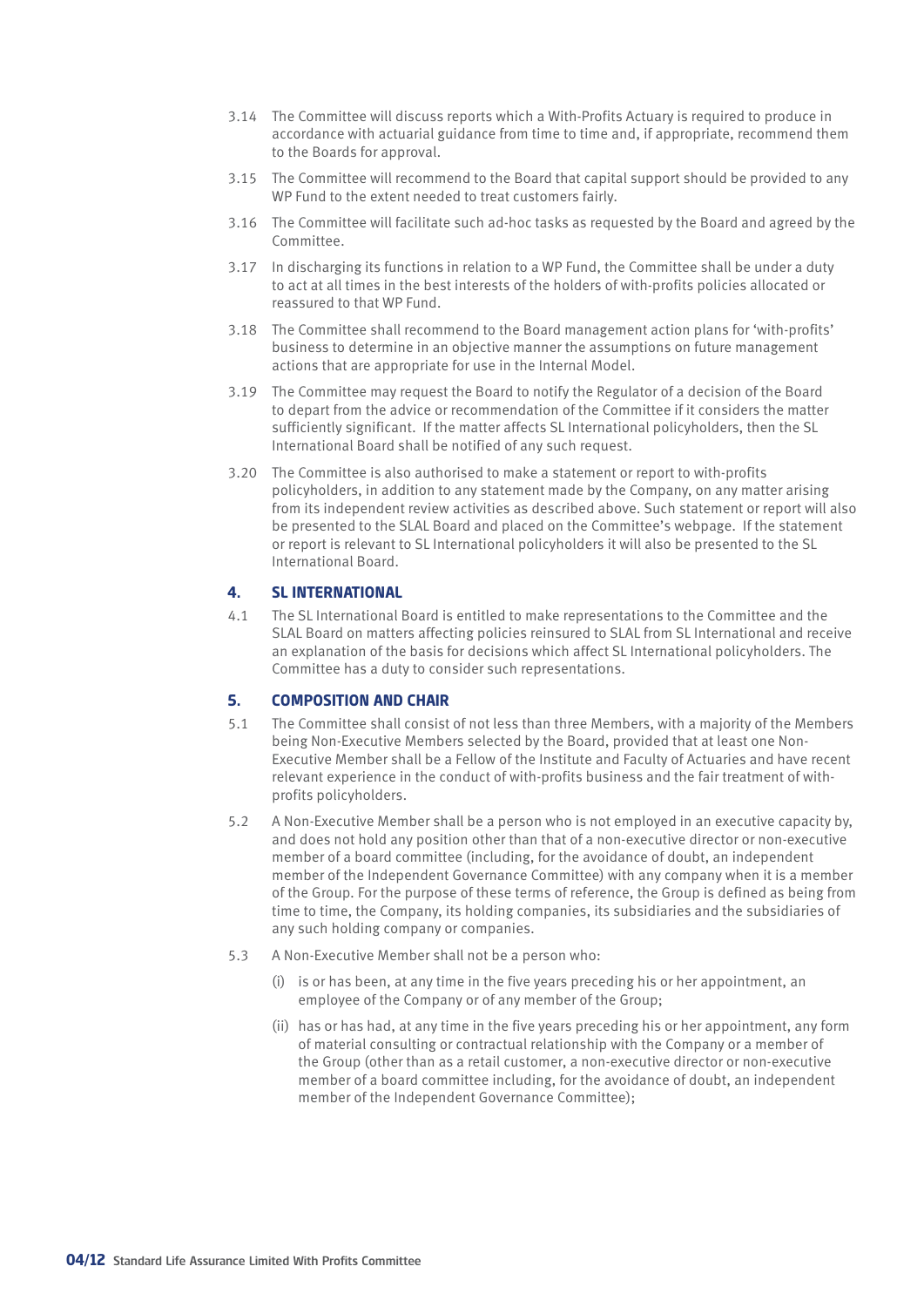- (iii) receives or has received, at any time in the three years preceding his or her appointment, additional remuneration from the Company or from another member of the Group other than fees received for performing the role of a non-executive director or a non-executive member of a board committee, (including, for the avoidance of doubt, an independent member of the Independent Governance Committee), or participates in a share option or performance-related pay scheme of the Company or of another member of the Group; or
- (iv) has served on the Committee (or any WP committee or equivalent committee within the Company or any other predecessor company whose WP policies or WP funds is or has been transferred to the Company) for more than nine years from the date of his or her first appointment save that any Non-Executive Member who has served for more than nine years from the date of his or her first appointment shall be subject to annual reelection by the Board.
- 5.4 The Committee Members should have appropriate skills, knowledge and experience relevant to the duties and scope of the Committee.
- 5.5 Appointments, rotations and resignations will be decided by the Board subject to the other provisions of this section 5, and paragraphs 6 and 7 below.
- 5.6 Appointments to the Committee shall be for a period of up to three years, which may be extended for up to two additional three-year periods.
- 5.7 The chairman of the Committee shall be a Non-Executive Member. The Chairman may nominate any other Non-Executive Member of the Committee to chair meetings of the Committee in their absence.
- 5.8 The chairman of the Committee shall be appointed or removed by resolution of the Board.
- 5.9 The chairman of the Committee will have no casting vote.
- 5.10 The Office of the Company Secretary of the Company will provide secretarial services to the Committee.

#### **6. VACATION OF OFFICE**

- 6.1 Membership of the Committee shall cease in accordance with paragraph 6.2 in respect of any member where:
	- (a) a bankruptcy order has been made against him or her or he or she has compounded with his or her creditors generally or has applied to the court for an interim order under Section 253 of the Insolvency Act 1986 in connection with a voluntary arrangement under that Act; or
	- (b) in England, Scotland or elsewhere an order has been made by any court claiming jurisdiction in that behalf on the ground (however formulated) of mental disorder for that member's detention or for the appointment of a guardian or for the appointment of a receiver or other person (by whatever name called) to exercise powers with respect to his property or affairs; or
	- (c) a regulator has declared that that member is not a fit and proper person in the context of his or her membership of the Committee or withdraws the member's status as an approved person; or
	- (d) the member is imprisoned; or
	- (e) the member dies or otherwise becomes incapable of acting; or
	- (f) that member resigns or retires by notice in writing either to the chairman of the Committee or to the Chairman of the Board; or
	- (g) the member is a Non-Executive Member who shall for more than six consecutive months have been absent without permission from meetings of the Committee held during that period and the other members resolve that his or her office be vacated.
- 6.2 In any case falling within paragraph 6.1(e), cessation of membership will be automatic in the event. In any case falling within paragraphs  $6.1(a)$ ,  $6.1(b)$ ,  $6.1(c)$ ,  $6.1(d)$  or  $6.1(g)$ cessation of membership shall only be effected by notice in writing to the Board signed by the chairman of the Committee or by a majority of the remaining members of the Committee.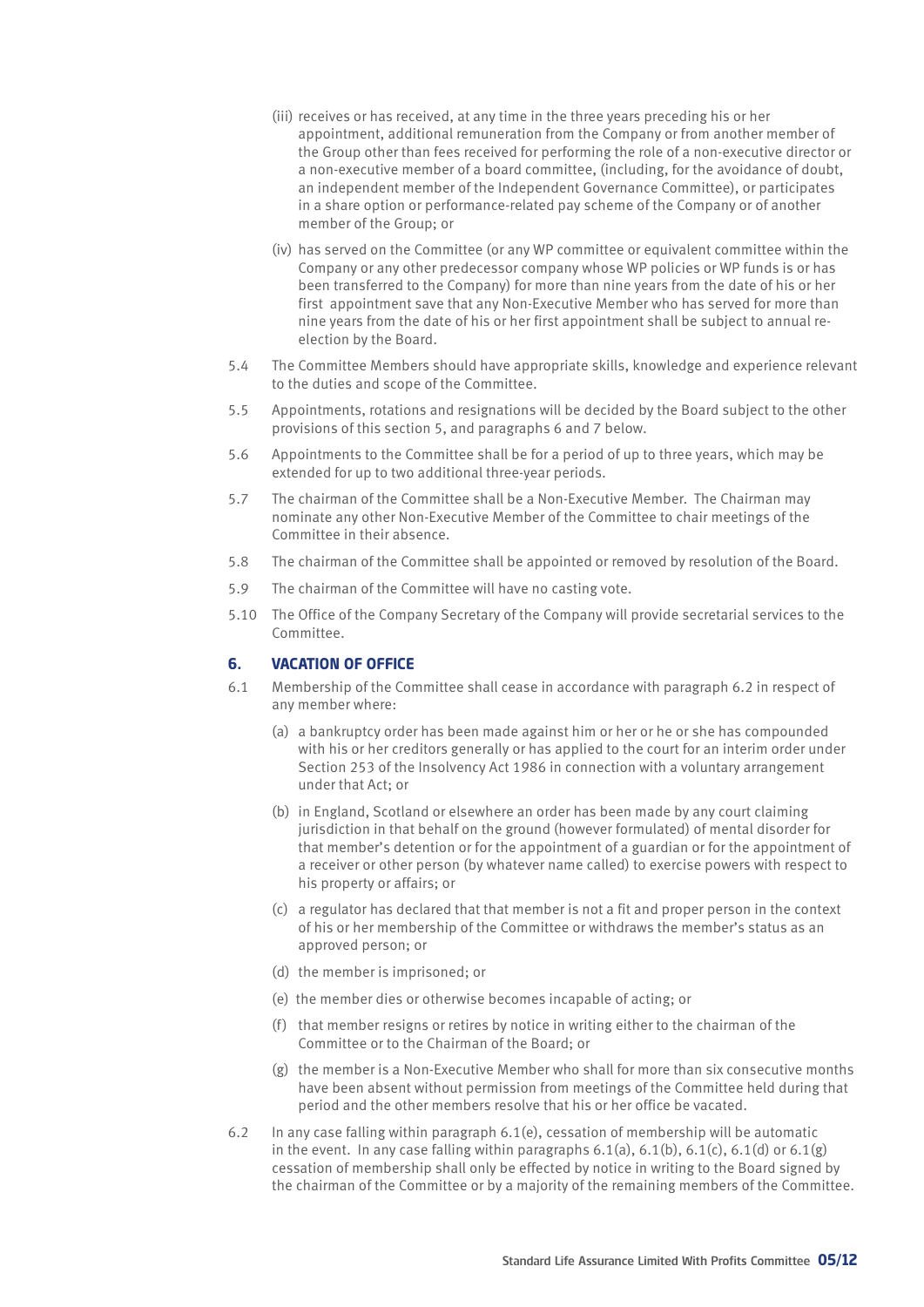6.3 Membership of the Committee shall in addition cease in respect of any member if the Board shall have delivered a notice in writing to the chairman for the time being of the Committee and to the member removing that member from the Committee. Notice will not be effective in so far as membership of the Committee ceases to comply with the provisions under paragraph 5.1 of these terms of reference.

#### **7. NEW OR REPLACEMENT MEMBERS**

- 7.1 New or replacement Members will be appointed by the Board and any such appointment shall be effected by notice in writing to the chairman for the time being of the Committee.
- 7.2 All appointments to the Committee shall follow due process including but, as the case may be, not limited to:
	- Consultation with the With-Profits Actuary in accordance with the requirements of COBS 20.5.5 (4);
	- Preparation of a paper for the Board providing details of the skills, experience, capability and capacity of the candidate taking account of the requirements of the terms of reference and FCA Handbook (including those in COBS 20.5.7);
	- Consideration of the proposed appointment by the Company's Nomination Committee; and
	- Consideration and, if thought fit, approval of the proposed appointment by the Board taking account of the recommendation of the Nomination Committee and the Chair of the WPC.

#### **8. EXTERNAL ADVICE**

8.1 The Committee may take such external financial, accounting, actuarial, legal or other advice as the Committee deems appropriate. The Committee may request that the cost of such external advice is either paid by SLAL, or shared between SLAL and the relevant with-profits fund(s) depending on whether the issue under consideration is a matter that is wholly or partly to the benefit of the Company, or wholly or partly for the benefit of with-profits policyholders.

#### **9. COMMITTEE PROCEDURES**

- 9.1 The Committee shall meet on a quarterly basis or more frequently if required (usually shortly before a scheduled Board meeting).
- 9.2 Meetings of the Committee shall be convened at the request of any of its members on not less than 14 days' notice and an agenda shall be circulated not less than seven days in advance of the meeting to all members (or, in the case of both the convening of meetings and circulation of the agenda, such shorter periods of time as the members of the Committee may unanimously agree). The agenda must set out in sufficient detail the business to be disposed of and resolutions to be put to the meeting. No business or resolution may be transacted or validly passed at a meeting unless sufficient details thereof have been included in the agenda unless otherwise agreed by all of the Non-Executive Members.
- 9.3 The quorum necessary for the transaction of business shall be at least half the number of, and no less than two, members of the Committee, one of whom must be the Chairman or his/her nominated deputy.
- 9.4 A meeting of the Committee at which a quorum is present shall be competent to exercise all powers and discretions for the time being exercisable by the Committee.
- 9.5 The Company shall make available its company secretary (or such other person as may be appointed by him) to produce the minutes of meetings of the Committee and shall procure that such minutes are produced as soon as reasonably practicable after the relevant meeting of the Committee.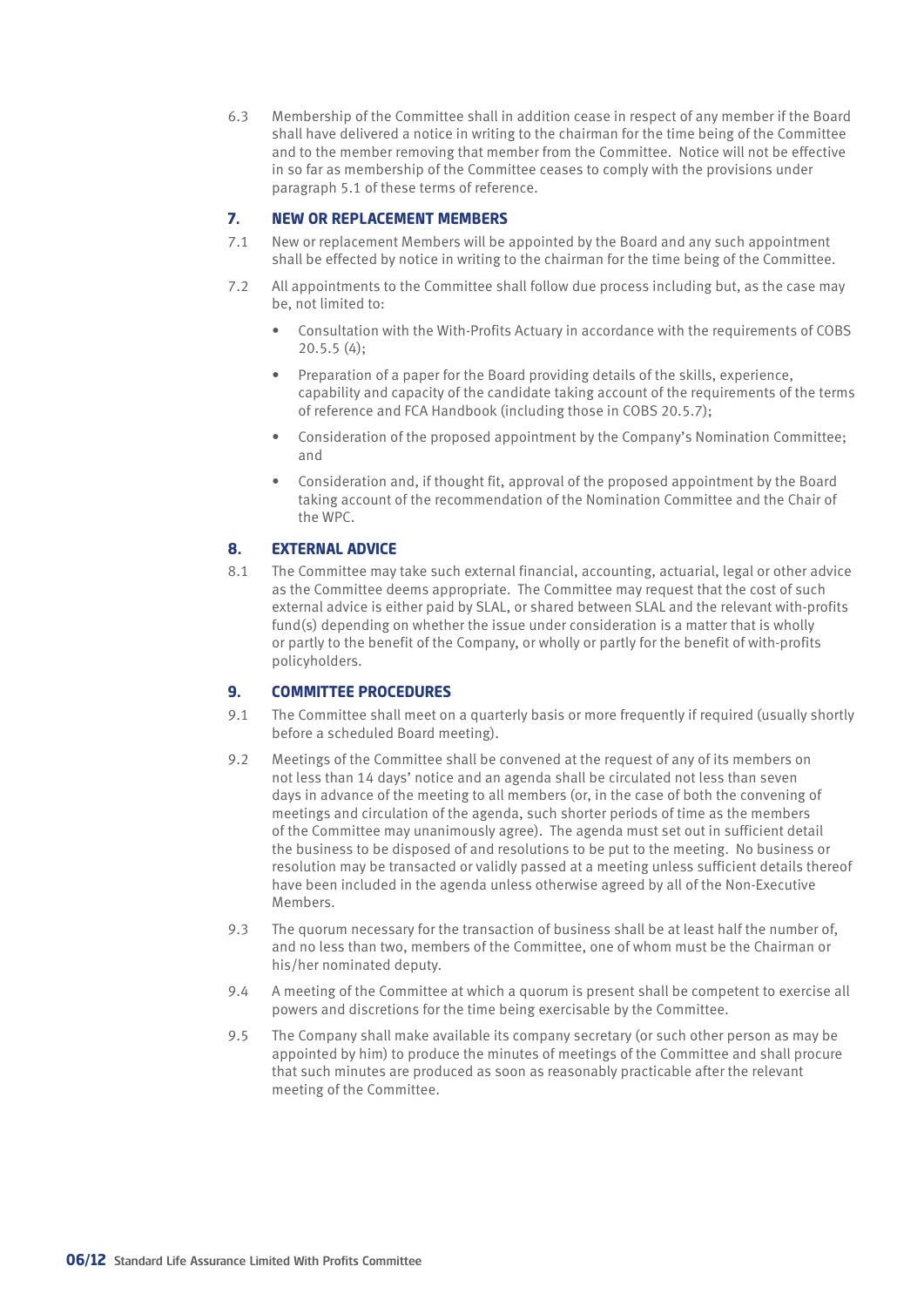- 9.6 A meeting may be held by the Committee members communicating with each other by any technological means by which they are able simultaneously to hear each other and participate in discussion. A person so participating shall be deemed to be present in person at the meeting and shall be entitled to vote and count in the quorum accordingly. The minutes of the meeting shall record the method by which the meeting was conducted.
- 9.7 Subject to paragraph 9.8, resolutions of the Committee shall be made by vote of the members at a duly constituted meeting of the Committee, and shall be passed if approved by a simple majority of those present and voting.
- 9.8 The Committee may deal with matters requiring a decision by way of Written Resolution. Such Written Resolution will be deemed to have been passed when all Committee members have signed the Written Resolution.
- 9.9 In these terms of reference, references to 'in writing' include the use of electronic communications subject to such terms and conditions as the members of the Committee may decide.
- 9.10 Only members of the Committee and the Secretary to the Committee have the right to attend Committee meetings. The With-Profits Actuary is expected to attend every Committee meeting. The SL International Head of Actuarial Function (or another SL International representative) is expected to attend the parts of every Committee meeting concerning matters affecting SL International policyholders. Other individuals may be invited to attend all or part of any meeting as and when appropriate, at the sole discretion of the Committee.
- 9.11 The Secretary shall, subject to the agreement of the Committee Chairman, extend an invitation to the Directors of SLAL and SL International and ensure that they are provided with the details of each Committee meeting including the venue, time and date, and given access to the agenda and papers as appropriate.
- 9.12 The Committee shall, at all times, keep the Board informed as to the matters considered by it and as to the decisions and recommendations made by it. Without prejudice to the generality of the foregoing, the Committee shall procure that minutes of all its meetings are promptly delivered to the Board. The minutes of any items affecting SL International policyholders shall be submitted to the SL International Board.
- 9.13 Each member of the Committee shall be entitled to receive information relating to the WP Funds and, if such member considers it necessary subject to giving not less than seven days (inclusive) notice in writing to the other members, the Boards or its nominated representative and the Company's Chief Actuary, the seven day period to commence on the day on which the last of them is notified, as to the subject matter of the relevant communication, to communicate with the appropriate regulatory authorities.
- 9.14 The Committee will have access to the services of the Company's secretariat function on all Committee matters, including assisting the Committee Chairman in planning the Committee's work, drawing up meeting agendas, maintenance of minutes, drafting of material about its activities for the annual report, collection and distribution of information and provision of any necessary practical support.

#### **10. COMMITTEE PROCEDURES**

10.1 The Committee will review its terms of reference annually.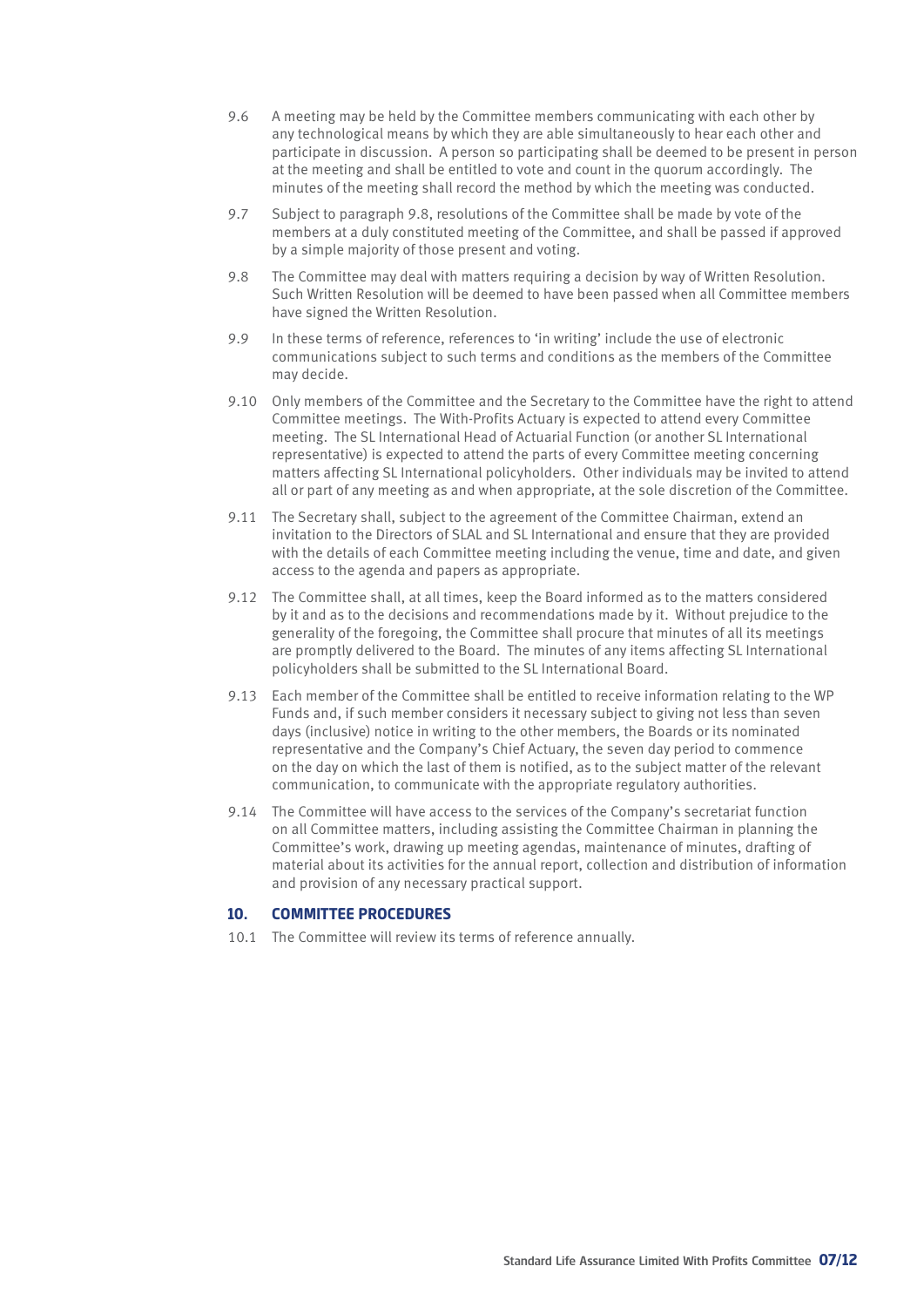## **Appendix A –**

### **With-Profits Compliance Pro-Forma Appendix**

### **Paper Title**

| <b>Description</b>                                         | <b>Details</b> |
|------------------------------------------------------------|----------------|
| With-Profits Fund(s)                                       | $\bullet$      |
| Principles and Practices of Financial<br>Management (PPFM) | ٠              |
| Version Number and Date                                    |                |

| <b>Board Paper</b> |  |
|--------------------|--|
| Title              |  |
| Date               |  |
| Author             |  |
|                    |  |

| <b>Resolution</b>                                                                                           | ٠ |
|-------------------------------------------------------------------------------------------------------------|---|
| Explain why this is a WPC matter including<br>cross reference to WPC ToR                                    |   |
| Does this resolution impact upon the financial<br>management of the with-profits funds?                     |   |
| Is the resolution consistent with the current<br>PPFM?                                                      |   |
| Is the resolution consistent with the amended<br>PPFM if changes are being proposed?                        |   |
| Has any material judgement been exercised in<br>relation to principles or key practices within<br>the PPFM? |   |
| If so provide summary details including the<br>principles and/or practices.                                 |   |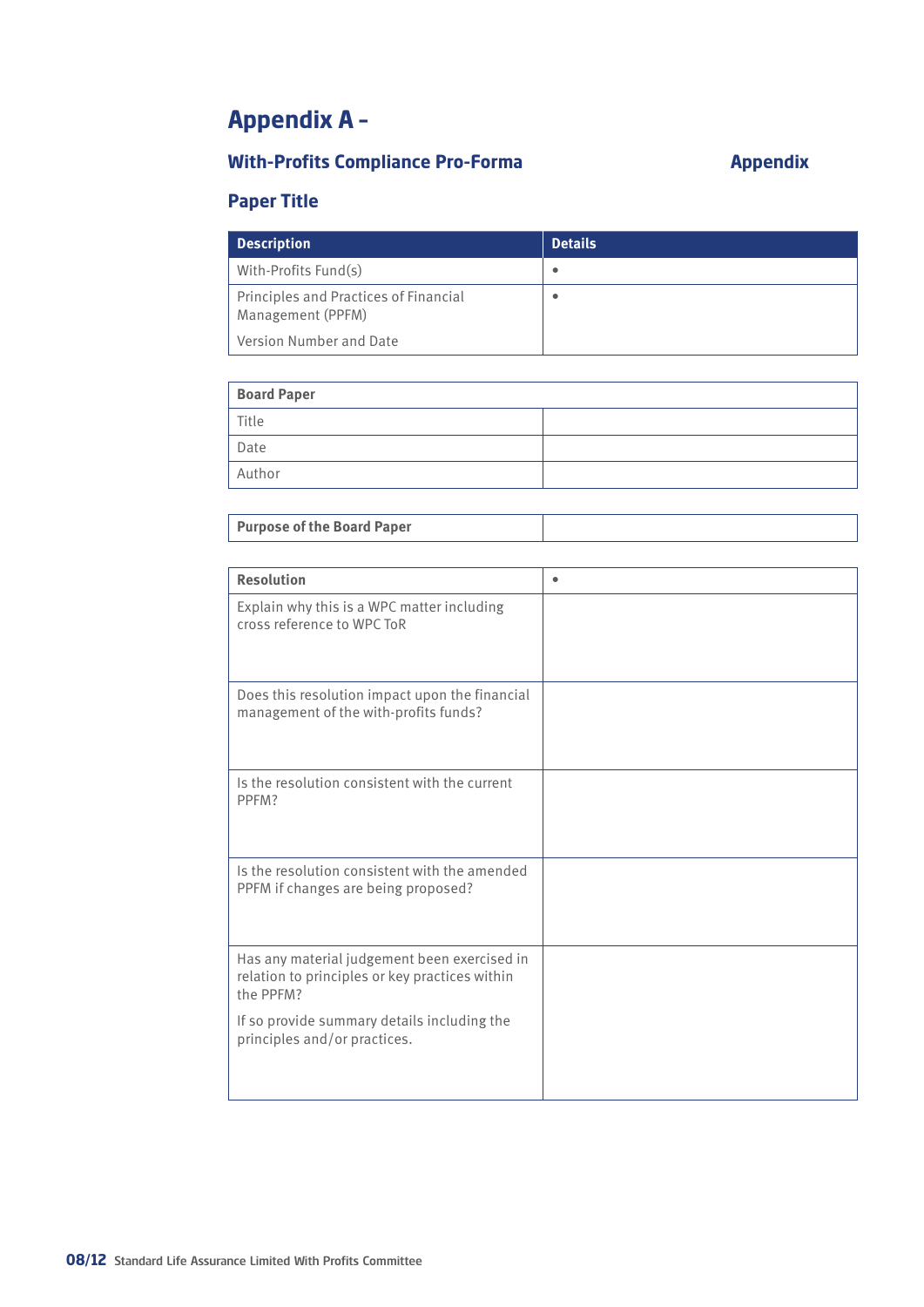| Are changes required to the PPFM as a result<br>of approval of this resolution?                                       |  |
|-----------------------------------------------------------------------------------------------------------------------|--|
| Describe the change in high level terms.                                                                              |  |
|                                                                                                                       |  |
| If the proposals relate to changes to the PPFM<br>have they received legal/actuarial review?                          |  |
| Were any reservations expressed?                                                                                      |  |
|                                                                                                                       |  |
| Has the subject matter of the paper been<br>considered by the Financial Risk Committee<br>and if so with what result. |  |
| Has the With-Profits Actuary reviewed these<br>proposals for compliance with Treating<br><b>Customers Fairly?</b>     |  |
| Has the With-Profits Committee reviewed<br>these proposals for consistency with the<br>PPFM and run off plans?        |  |
| Any comments?                                                                                                         |  |
|                                                                                                                       |  |
|                                                                                                                       |  |
|                                                                                                                       |  |
|                                                                                                                       |  |
|                                                                                                                       |  |
|                                                                                                                       |  |